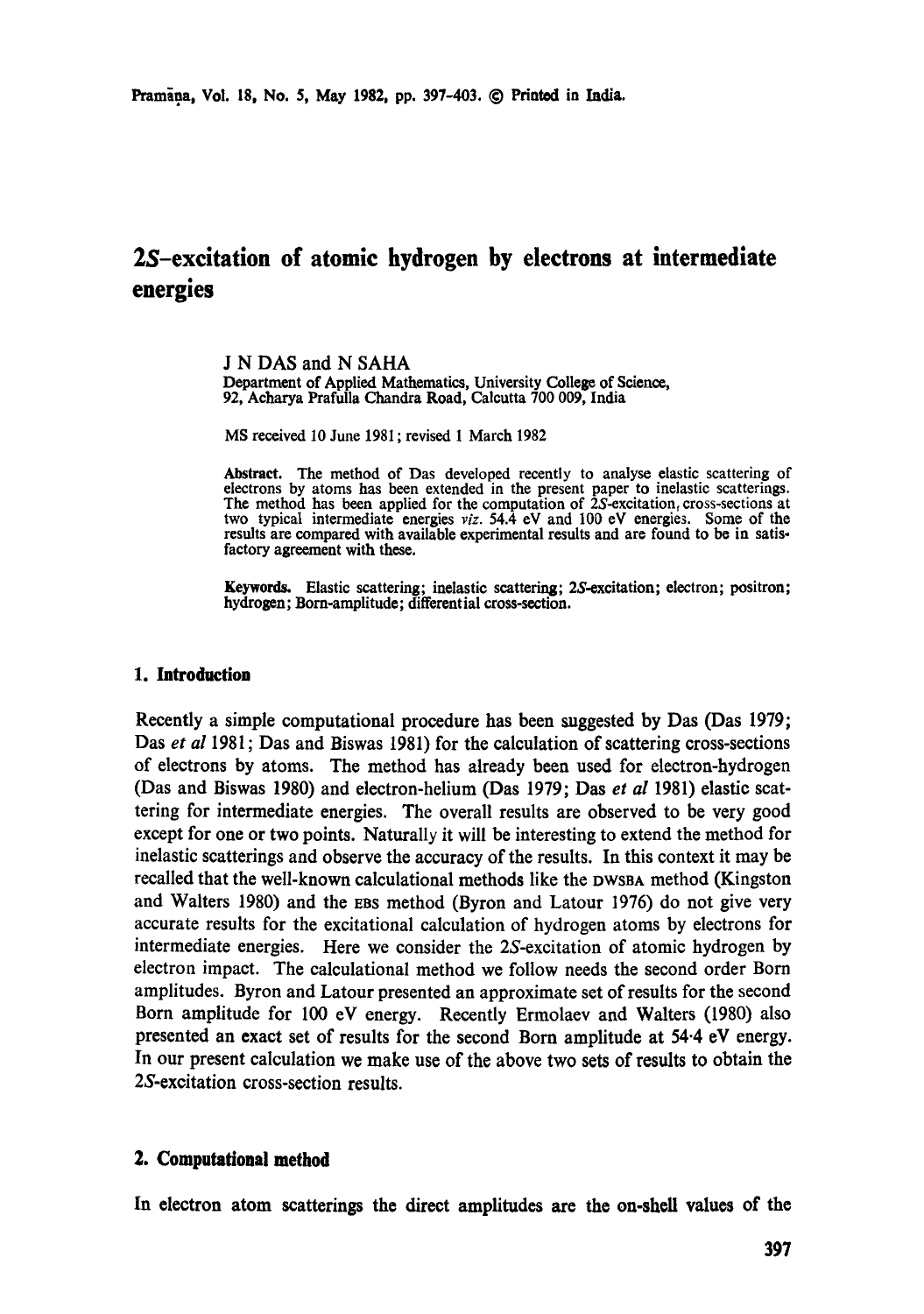$\overline{a}$ 

T-matrix element which satisfy an infinite set of coupled integral equations (Das et **a1** 1981; Das and Biswas 1981).

$$
T_{ni} = T_{ni}^B + \sum_{I} \int d^3 p_I T_{nl}^B \frac{1}{E - E_I + i\epsilon} T_{Ii}.
$$
 (1)

Similar set of equations may be written in connection with the exchange amplitudes. Now the essence of the computational method of Das is to solve the set of equations (1) approximately by the least squares method (Delves and Walsh 1974). In choosing the trial set one may again use (1) and pick up important contributions in its right side. For elastic scattering it turns out that a simple choice of the trial input T-matrix elements is

$$
T_{n i}^{(1 1)} = [a(E) + i b(E)] T_{n i}, \qquad (2)
$$

where  $(a + ib)$  is a certain energy dependent complex variational parameter to be determined so as to make the sum of the squares of the residuals a minimum. For the optimal values of the parameter so determined the output values of  $T_{fi}$  on the energy shell give the direct amplitude. For inelastic scattering, such as in the 2S-excitation of atomic hydrogen, it will be interesting to see how the results behave when a similar choice is made for the set of input T-matrix element. Once such a choice is made the bulk of the computation rests in computing the second Born amplitude. Recently, Ermolaev and Walters (1980) published exact second Born amplitudes for 2S-excitation at 54.4 eV energy. Byron and Latour (1976) also presented a set of approximate second Born amplitudes for 100 **eV** energy. We use these two sets of results and compute the scattering cross-sections for the 2S-excitation for the above two energies which are two typical energies in the intermediate range. The exchange amplitude has been calculated in two different ways. One is the usual Ochkur (1963) approximation and the other is the Ochkur-Das approximation (Das and Biswas 1980). Results of our computation are presented in **fj** 3 and are compared with some other theoretical results and with some experimental results.

#### 3. Results

The differential cross-sections at the energies 54.4 and 100 eV, with the exchange amplitudcs calculated in the Ochkur and Ochkur-Das approximation are approximately the same. For the elastic scattering this is not the case, however. See in this connection table 2 where we present results of a computation following Das which use the exact second Born amplitudes of Ermolaev and Walters (1979) and use the exchange amplitude of the above two approximations (Das and Biswas 1980) for 30 eV energy. For the elastic scattering the Ochkur-Das approximation gives, in general, better results particularly at smaller angles where the cross-sections are considerably large and dominate the total cross-section results. It may be remarked that the computational method of Das gives fairly good results for the elastic scattering case specially with the exact second Born amplitudes.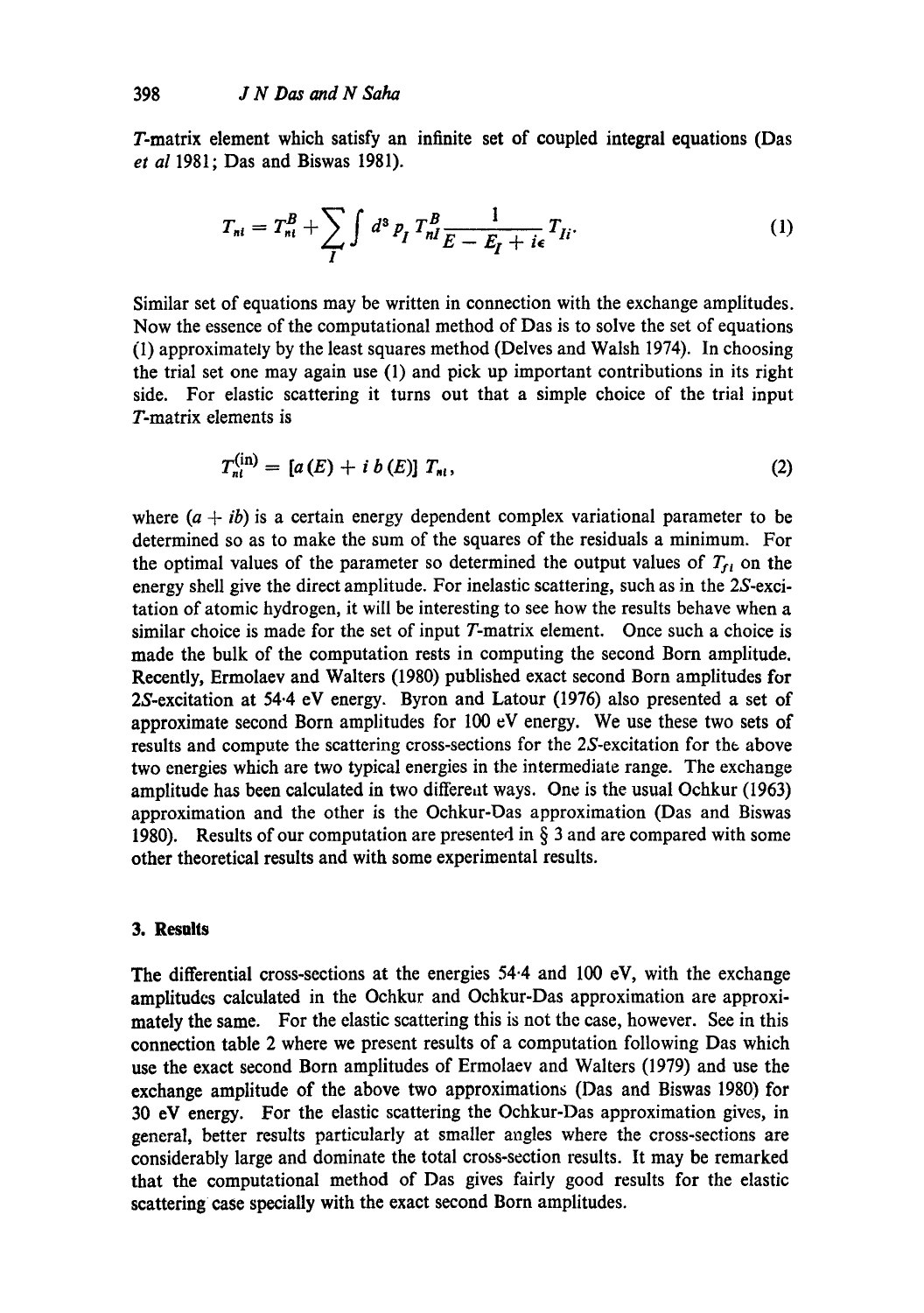In figures 1 and 2 and table 1, we compare our results for the differential crosssections for the 2S-excitation of atomic hydrogen with the results of some other theories for 54.4 and 100 cV energies and with the only available experimental results of Williams (1981) for 54.4 eV. In these figures we also present the results of the first and second Born approximation. For small angles, say for less than 20°, there exist considerable differences among the various calculated results, particularly for 54.4 eV. For  $54.4$  eV our results show a deep within  $10^{\circ}$  scattering angle. This is absent in the results of other calculations. The measured values of Williams are available from  $10^{\circ}$  onwards. Moreover, their results are marked by large uncertainties and even more serious is the fact that their measured values (labelled (i) and (ii) in tablc 1) following two different procedures gives significantly different results in this small angle region. One of these measured values for  $10^{\circ}$  compare favourably with the close coupling calculations of Kingston *et al* (1976) while the other one favours the DWSBA results of Kingston and Waiters (1980) and the latter result is about 3/2 times the results of the present calculation. The same is nearly true for  $20^\circ$ . The first and second Born results are considerably large in this small angle region. For 100 eV energy results of all these calculations come closer beyond  $10^{\circ}$ . But within  $10^{\circ}$  our results show a depression, not shown in other results. For this energy EBS results of Byron and Latour (1976) are also available (figure 2). These agree with those of other calculations.



**Figure 1. Differential cross-sections for 1S-2S excitation of atomic hydrogen by ekctmn impact at 54.4 oV energy.**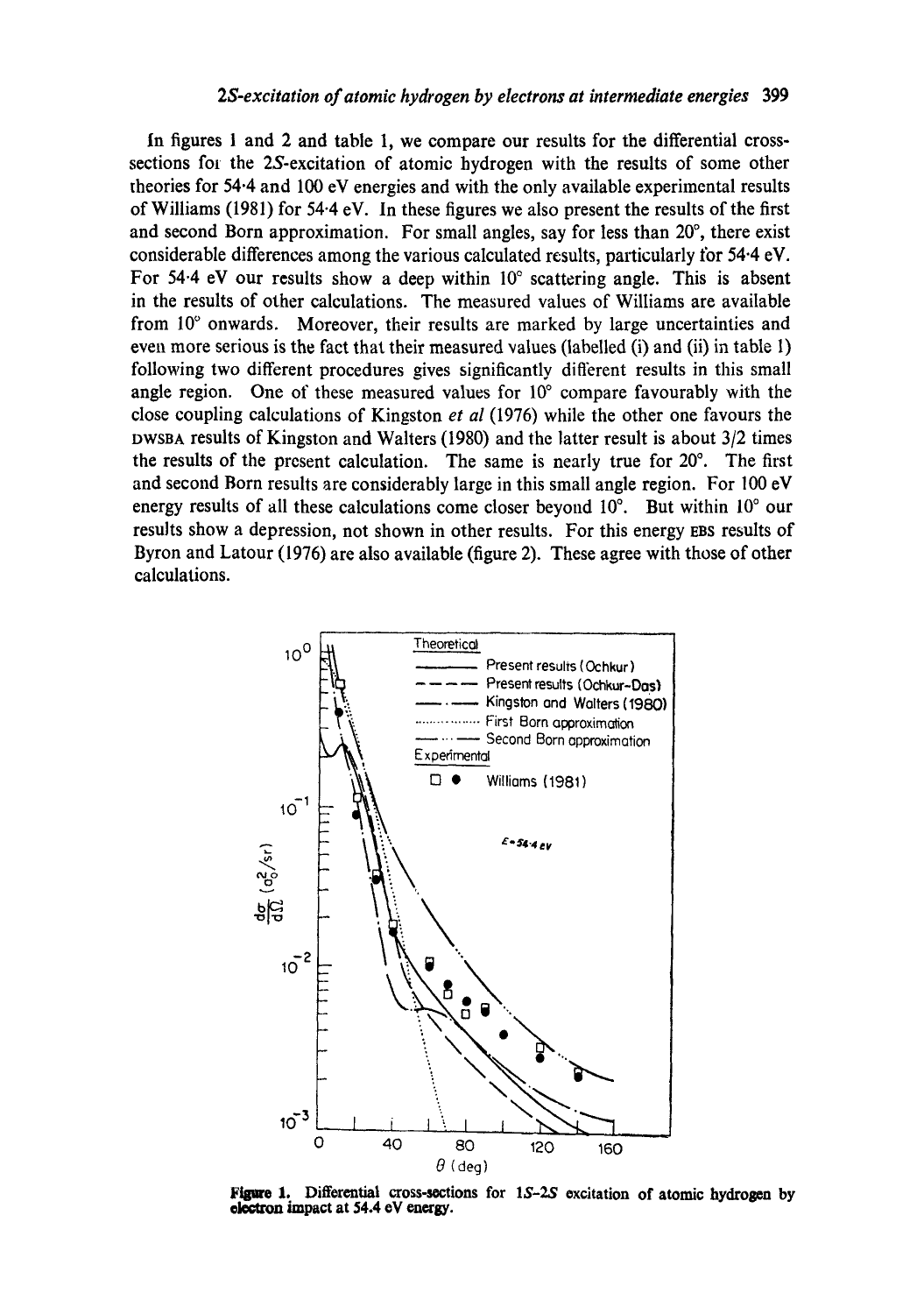

Figure 2. Differential cross-sections for *1S-2S* excitation of atomic hydrogen by electron impact at 100 eV energy.

For intermediate angles, say extending from  $20^{\circ}$  to  $90^{\circ}$ , except the first and second Born results, the other available results are close to each other, with the exception that around 40°, the DWSBA results show prominent depression, particularly for 54.4 eV. The present results for 54-4 eV energy agree fairly with the measurements of Williams. If we look to table 1 and see results from small to large angles it will appear that the close coupling calculation of Kingston *et al* (1976) is in best agreement with the experimental results of Williams (1981). But this raises some controversy since it is already known (Kingston and Walters 1980, table 7) that the total 2Sexcitation cross-section results of Kingston and Waiters are roughly twice the previous experimental results (Kauppila *et al* 1970). So more experimental results, both differential and total, are needed to clarify the situation. For intermediate angles we expect our results to be fairly good. This is partly supported by the experimental result at 54.4 eV and partly from the results for the  $(2s + 2p)$  excitation. This support comes from the fact that the results for  $(2s + 2p)$  excitation of Kingston and Waiters underestimate the experimental values by nearly the same percentage by which their 2S-excitation results fall short of the present result, except around  $40^\circ$ . Here one may expect that the results for  $2p$  excitation following the present method will be of similar accuracy as those for 2S-excitation. In any case the present results for intermediate angles may be considered fairly good.

Finally we consider the large angle result, say for angle greater than 90°. Here our results best agree with the DWSBA results of Kingston and Waiters. Both the results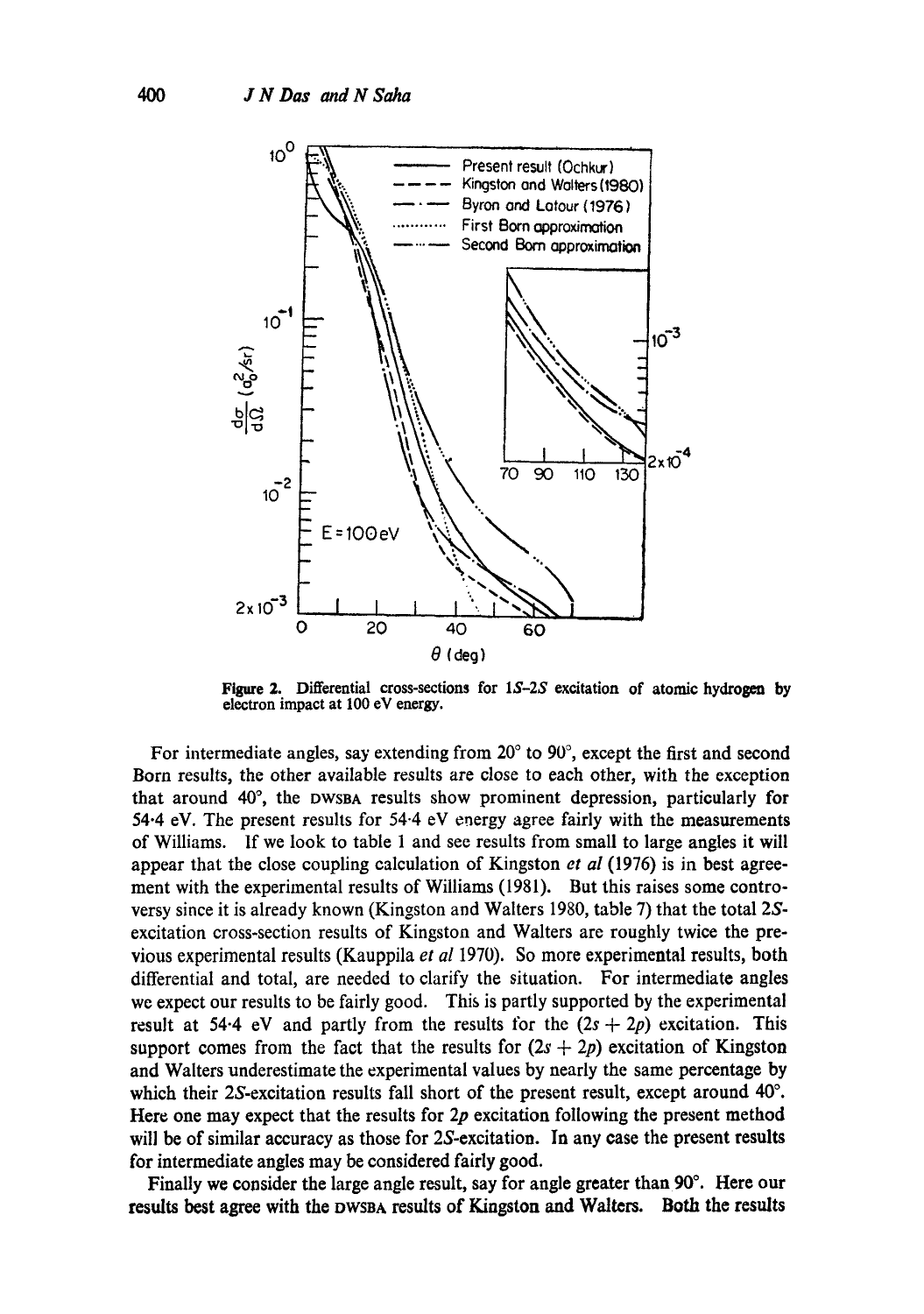|         | 2S-excitation of atomic hydrogen by electrons      |                 |            |                                                             |                          |                                                                                                                                                        |                                  |            |                                |                                                                                                                                       |
|---------|----------------------------------------------------|-----------------|------------|-------------------------------------------------------------|--------------------------|--------------------------------------------------------------------------------------------------------------------------------------------------------|----------------------------------|------------|--------------------------------|---------------------------------------------------------------------------------------------------------------------------------------|
| 100 eV  | Present<br>calculation<br>(Ochkur<br>exchange)     |                 |            |                                                             |                          | 0-359<br>0-104<br>0-0186<br>0-0033<br>0-0015                                                                                                           |                                  |            | 0-00097<br>6-00067<br>0-00030  | 1-00022                                                                                                                               |
|         | Kingston and<br>Walters<br>(1980)                  |                 |            | 0-368<br>0-0746<br>0-010376<br>0-00275<br>0-00195           |                          | $-$<br>0.00109                                                                                                                                         |                                  |            | 0-00064<br>0-00029<br>0-000215 |                                                                                                                                       |
| 54.4 eV | Kingston<br>et al (1976)                           |                 |            |                                                             |                          | $\begin{array}{r} 0.365 \\ 0.081 \\ 0.0200 \\ 0.00759 \\ 0.00433 \\ 0.00274 \\ 0.00274 \\ 0.00384 \end{array}$                                         | 0-00128<br>0-00093               |            | 100047                         | 00036                                                                                                                                 |
|         | Experimental results of<br>Villiams (1981)         | ÛΘ,             | $-594(94)$ | $0.116(17)$<br>$0.0375(40)$<br>$0.0184(47)$<br>$-$          |                          | $0.0106(31)$<br>$0.00704(218)$                                                                                                                         | $0.00527(163)$<br>$0.00570(128)$ |            | (114)<br>0.00321               | $+00224(87)$                                                                                                                          |
|         |                                                    | $\widehat{\in}$ |            | $0.380(128)$<br>$0.090(18)$<br>$0.035(39)$<br>$0.0165(128)$ | $\overline{\phantom{a}}$ | 0-0101 (48)<br>0-0079 (34)                                                                                                                             | +00615 (247)                     | 00543(117) | 0.00282(98)                    | (60, 18)                                                                                                                              |
|         | Present<br>calculation<br>(Ochkur Das<br>exchange) |                 |            |                                                             |                          | $0.233$<br>$0.178$<br>$0.0612$<br>$0.06174$<br>$0.0637$<br>$0.0637$<br>$0.0637$<br>$0.0637$<br>$0.0637$<br>$0.0628$<br>$0.0612$                        |                                  |            |                                | 0009                                                                                                                                  |
|         | calculation<br>(Ochkur<br>exchange<br>Present      |                 |            |                                                             |                          | $0.224$<br>$0.170$<br>$0.058$<br>$0.058$<br>$0.050$<br>$0.050$<br>$0.050$<br>$0.050$<br>$0.050$<br>$0.050$<br>$0.050$<br>$0.050$<br>$0.050$<br>$0.050$ |                                  |            |                                |                                                                                                                                       |
|         | Kingston and<br>Walters<br>(1980)                  |                 |            |                                                             |                          |                                                                                                                                                        |                                  |            |                                | 0-333<br>0-110<br>0-0270<br>0-00535<br>0-0017<br>0-0017<br>0-0017<br>0-0013                                                           |
|         | Kingston<br>et al (1976)                           |                 |            |                                                             |                          |                                                                                                                                                        |                                  |            |                                | $0.575$<br>$0.123$<br>$0.0443$<br>$0.0443$<br>$0.0443$<br>$0.0443$<br>$0.0643$<br>$0.066$<br>$0.063$<br>$0.063$<br>$0.063$<br>$0.028$ |
|         | $_{\texttt{angle}\ (\texttt{deg})}$                |                 |            |                                                             |                          | 2 8 8 <del>9</del> 8 8 8 5 8 8                                                                                                                         |                                  |            |                                | $rac{8}{5}$                                                                                                                           |

| ï |
|---|
|   |

\*Interpolated from computed values at other points

\*Interpolated from computed values at other points<br>
†the numbers in the brackets are two standard deviation errors in the last digits (we apprehend a few printing errors in the numbers within the brackets<br>
which are correc tthe numbers in the brackets are two standard deviation errors in the last digits (we apprehend a few printing errors in the numbers within the brackets which are corrected here)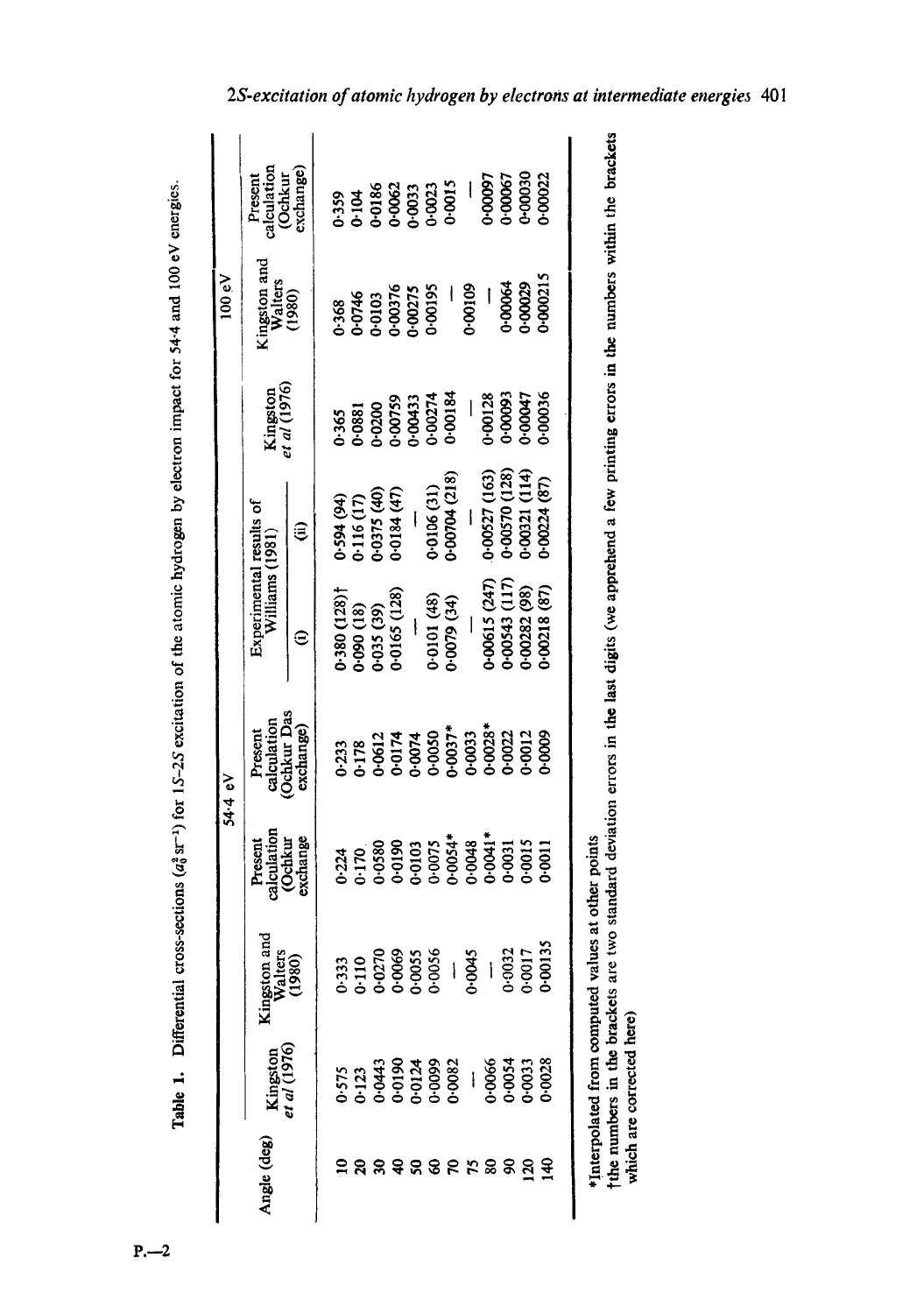| Angle<br>(deg) | Fon<br>et al<br>(1978) | Kingston<br>and Walters<br>(1980) | Fon<br>et al<br>(1981) | Das and<br><b>Biswas</b><br>(1980) | Present<br>(Ochkur<br>exchange) | Present<br>(Ochkur-<br>Das ex-<br>change) | Williams<br>(1975)<br>(Expt.) |
|----------------|------------------------|-----------------------------------|------------------------|------------------------------------|---------------------------------|-------------------------------------------|-------------------------------|
| 5              |                        |                                   | 7.59                   | 5.98                               | 6.65                            | 7.80                                      |                               |
| 10             | 4.74                   | 8.58                              | $5 - 63$               | 4.46                               | 4.82                            | 5.70                                      | 5.32                          |
| 20             | 2.44                   | 5.30                              | 2.95                   | 2.25                               | 2.58                            | 3.00                                      | $2 - 74$                      |
| 30             | 1.36                   | 3.44                              | 1.63                   | $1 - 29$                           | 1.56                            | $1 - 70$                                  | 1.60                          |
| 60             | 0.437                  | 0.495                             | 0.437                  | 0.369                              | 0.473                           | 0.460                                     | 0.461                         |
| 90             | 0.213                  | 0.160                             | 0.189                  | 0.146                              | 0.162                           | 0.167                                     | 0.162                         |
| 120            |                        | 0.088                             | 0.108                  | 0.073                              |                                 | ----                                      | 0.105                         |
| 140            | 0.111                  | 0.071                             | 0.090                  | 0.053                              | 0.054                           | 0.061                                     | 0.091                         |

**Table 2.** Differential cross-sections  $(a_0^2 \text{ sr}^{-1})$  for elastic scattering of electrons by hydrogen atom for 30 eV energy. Present calculation uses the exact second Born amplitude of Ermolaev and Waiters (1979).

of close coupling calculations and the EBS calculations are pretty large in this angular range. Here again the close coupling calculation favours the experimental results of Williams. The first Born results are too small while the second Born results appear to be better.

Next we consider the results for total cross-sections for the 2S-excitation at these two energies. We find that our computed values 0.0618  $\pi a_0^2$  at 54.4 eV and 0.045  $\pi a_0^2$ at 100 eV energies compare favourably with the experimental results of Kauppila *et al* (1970) (0.056  $\pm$  0.004)  $\pi a_0^2$  and (0.039  $\pm$  0.004)  $\pi a_0^2$  at 54.4 and 100 eV energies respectively. The corresponding DWSBA results of Kingston and Waiters are 0.0537  $m\alpha_0^2$  and 0.0404  $\pi a_0^2$ . The first Born results at these energies are 0.102  $\pi a_0^2$  and 0.057  $\pi a_0^2$  respectively and the close coupling calculation of Kingston *et al* are 0.101  $\pi a_0^2$ and 0.0582  $\pi a_0^2$  respectively. The above comparisons give enough evidence that the computational method of Das works nicely for inelastic scatterings as well.

# **4. Conclusions**

The present study clearly indicates that the computational method suggested by Das is not only successful in describing elastic scatterings, it is also successful in describing inelastic scatterings. More experimental results, particularly for differential crosssections, are warranted for a more clear understanding of the mechanism of inelastic scatterings and also about the usefulness of various calculational schemes.

#### **Acknowledgements**

One of the authors (N Saha) is thankful to the University Grants Commission for a research fellowship.